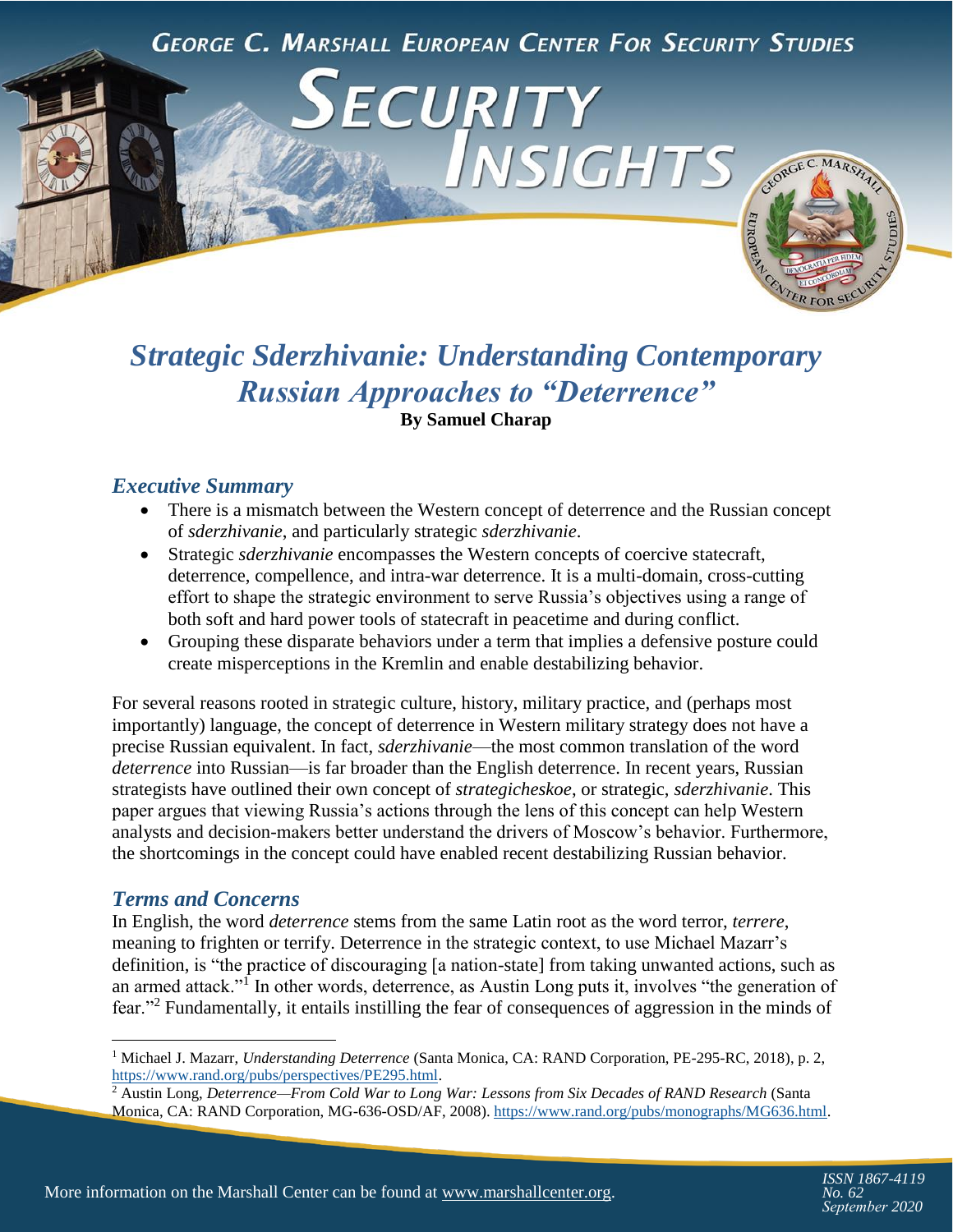the adversary's decision-makers. Fear, of course, is a highly subjective perception that is not subject to a quantifiable metric. Therefore, the value of deterrent actions "depends entirely on their effect on the perceptions of the target state."<sup>3</sup>

Deterrence is primarily concerned with preventing aggression. As Mazarr notes, "Deterrence demands the nuanced shaping of perceptions so that an adversary sees the alternatives to aggression as more attractive than war."<sup>4</sup> The concept relates to the use of threats, not the application of brute force. Deterrence, as Thomas Schelling writes,

involves setting the stage—by announcement, by rigging the trip-wire, by incurring the obligation—and *waiting*. The overt act is up to the opponent. . . . [T]he act that is intrusive, hostile, or provocative is usually the one to be deterred; the deterrent threat only changes the consequences *if* the act in question—the one to be deterred—is then taken. . . . To deter, one digs in, lays a minefield and waits—in the interest of inaction.<sup>5</sup>

Deterrent threats will remain latent, so to speak, unless the opponent acts. The outbreak of war is, by definition, a failure of deterrence. In short, due in no small part to its etymology, the concept of deterrence in English implies a focus on shaping adversary perceptions and a decision *not* to take threatened actions unless the adversary moves first.

The Russian word *sderzhivanie*, by contrast, comes from the root *derzhat'*—to hold—with a prefix to give it the meaning "hold back"—*sderzhivat'*. Common translations are to restrain, keep back, hold in check, or contain. A more detailed definition in the explanatory dictionary contains the following meanings: (1) to stop something that's moving or to slow down something that's moving, like a horse; (2) to push back against pressure, like the pressure of the crowd; or  $(3)$  to prevent something from materializing, like holding back tears.<sup>6</sup> The Russian word commonly translated as deterrence clearly comes from a wholly different root.

This linguistic difference has important consequences for strategy. The Russian word does not relate to fear and thus has no psychological connotations. *Sderzhivanie* is thus concerned with actions taken to hold the adversary back, not necessarily to affect his state of mind in order to achieve the same objective. Causing restraint also does not imply an exclusive focus on actions taken before conflict initiation in order to prevent conflict. *Sderzhivanie* thus does not entail an exclusive focus on the prevention of adversary aggression.

Deterrence is not necessarily a mistranslation of *sderzhivanie*. <sup>7</sup> For example, Russians use the word to refer to Russia's nuclear deterrent force (*sily yadernogo sderzhivaniya*), so there is no alternative English rendering in that case. But *sderzhivanie* means more than just deterrence. The

 $\overline{a}$ 

<sup>3</sup> Mazarr, *Understanding Deterrence*, 2018, p. 1.

<sup>4</sup> Mazarr, *Understanding Deterrence*, 2018, p. 2.

<sup>5</sup> Thomas Schelling, *Arms and Influence* (New Haven: Yale University Press, 2008), pp. 71–72.

<sup>6</sup> S. I. Ozhegov and N. Yu. Shvedova, *Толковый словарь русского языка* (Moscow: Azbukovnik, 1999), p. 707.

<sup>7</sup> The Russian word *ustrashenie*, which does have the same root (*strakh—*fear) as deterrence, is arguably a more accurate translation. At times, the term has been used to mean deterrence, but it has a pejorative connotation, partly because it was often used to describe Western nuclear policy during the Cold War. In any case, it is not commonly encountered in Russian writings today.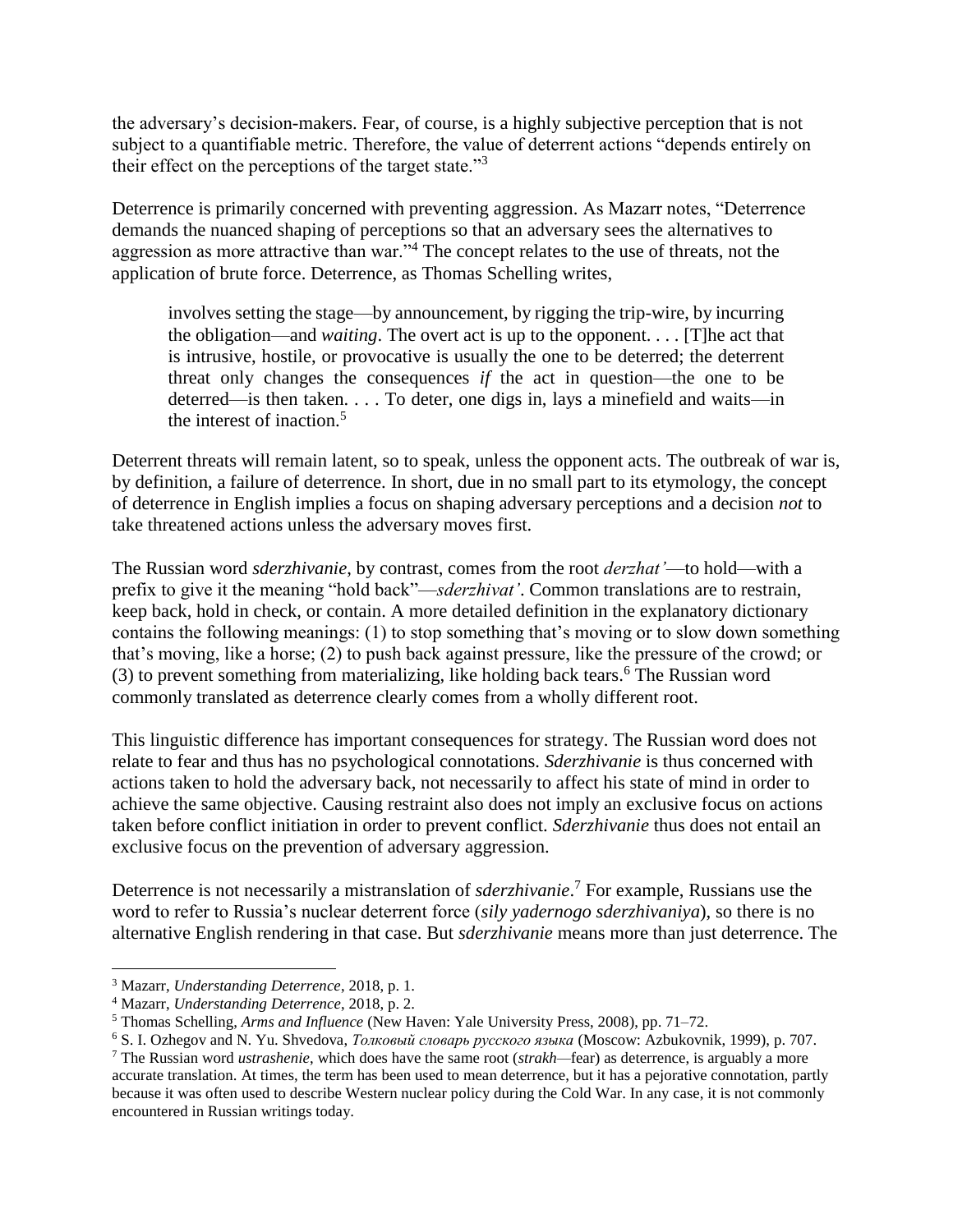most illustrative example is that *sderzhivanie* is also the Russian word for the United States' Cold War–era policy of containment—the broad, whole-of-government effort to prevent the spread of Soviet communism. The policy of containment and the concept of deterrence—in English at least—bear no necessary relationship to one another. But given the Russian word *sderzhivanie*'s literal meaning—to force restraint or to hold back, not to instill fear—the relationship between deterrence and containment makes sense. Containment did entail efforts to hold back Soviet influence and deterrence does involve attempts to restrain adversary action. Therefore, stemming from this broader root, *sderzhivanie* means far more than just deterrence.

# *Sderzhivanie in Practice*

The use of the word *sderzhivanie* to mean deterrence in Russian writings about nuclear weapons is a relatively recent phenomenon. It was not used in this way in Soviet strategic documents. The term *sderzhivanie* is absent from the 1980 official Soviet Military encyclopedia. The Soviets understood the quantitative logic of mutually assured destruction, but they did not seem to nest it in a broader concept of deterrence. *Sderzhivanie* first appeared in an official Russian document in the 1997 National Security Strategy (NSS), where it was used exclusively to refer to nuclear deterrence.<sup>8</sup> From that point until the past several years, *sderzhivanie* in doctrinal documents and military analysis generally appeared with adjectives, denoting a specific meaning in a specific military context: *yadernoe* (nuclear), *neyadernoe* (non-nuclear), and *pred"yadernoe* or *doyadernoe* (pre-nuclear) *sderzhivanie*.

For example, Russian strategists, such as Andrei Kokoshin, used pre-nuclear *sderzhivanie* specifically in the context of conventional long-range precision-guided missile strikes on critical infrastructure as a step on the escalation ladder before nuclear use and as a means of deterring attack.<sup>9</sup>

But, subsequently, *sderzhivanie* began to expand conceptually. In the 2014 Military Doctrine, the "system of non-nuclear *sderzhivanie*" is defined as the "suite of foreign policy, military, and military-technical measures directed at the prevention of aggression against the Russian Federation by non-nuclear means."<sup>10</sup>

# *Strategic Sderzhivanie*

 $\overline{\phantom{a}}$ 

While the adjectives "nuclear," "non-nuclear," and even "informational" are still applied to *sderzhivanie* in specific contexts, the concept of *strategichekoe* (strategic) *sderzhivanie* has gained new prominence in Russian military writings in recent years. The concept has been the subject of discussion and writings by leading military strategists, such as Makhmut Gareev, the

<sup>8</sup> Russian Federation, *Концепция национальной безопасности Российской Федерации* Moscow, December 17, 1997, [https://www.armscontrol.ru/start/rus/docs/snconold.htm.](https://www.armscontrol.ru/start/rus/docs/snconold.htm)

<sup>9</sup> See Andrei Kokoshin, *Ядерные конфликты в XXI веке* (Moscow: Mediapress, 2003) and Andrei Kokoshin, *О системе неядерного (предъядерного) сдерживания в оборонной политике России* (Moscow: Izdatel'stvo Moskovskogo Universiteta, 2012).

<sup>10</sup> Russian Federation, *Военная доктрина Российской Федерации*, Moscow, December 30, 2014, [https://rg.ru/2014/12/30/doktrina-dok.html.](https://rg.ru/2014/12/30/doktrina-dok.html)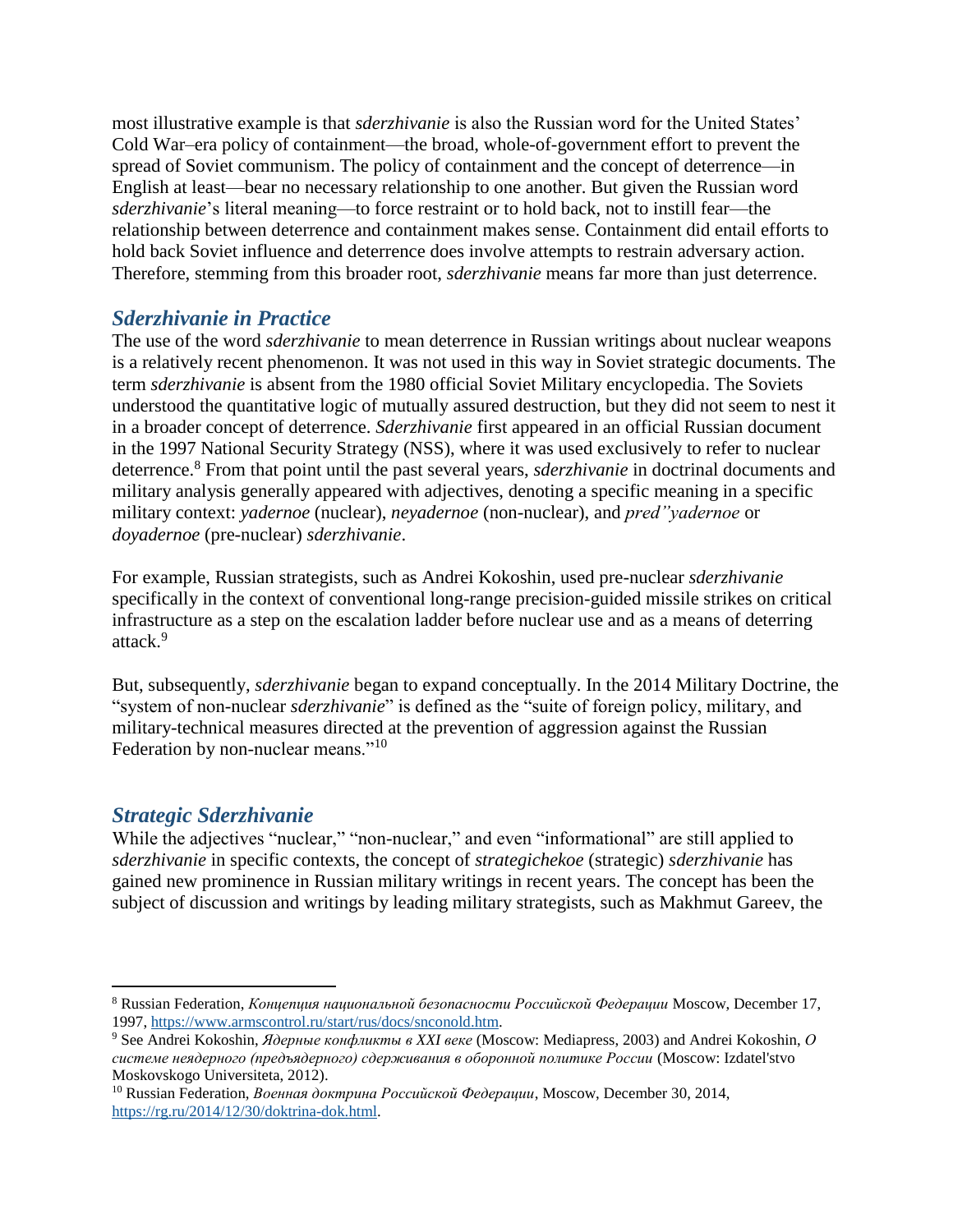late president of the Academy of Military Sciences.<sup>11</sup> Russia's 2015 NSS even states that "achievement of the strategic goals of defense of the country" is carried out through strategic *sderzhivanie*. 12

Judging from the official definition offered by the Defense Ministry, strategic *sderzhivanie* is far more all-encompassing than is the English-language strategic deterrence, which is often used to refer to the deterrent effect of strategic nuclear weapons.<sup>13</sup> The Russian term refers to "a system" of coercive and non-coercive measures carried out on a consistent basis by one state to restrain another state from any possible coercive actions." The actions to be prevented include not only aggression, as in deterrence, but also "coercive pressure" and escalation of a military conflict. Strategic *sderzhivanie* is meant to be "carried out continuously, in both peacetime and war, and not only for preventing coercive actions, but also for keeping the target state within certain limits and for deescalating a military conflict." The range of behavior that is sought to be affected is thus much broader: In addition to deterrence's singular focus on heading off adversary aggression, strategic *sderzhivanie* is intended to influence routine, peacetime statecraft, as well as to prevent an adversary from escalating during a conflict that has already begun. Unlike deterrence's focus on the perceptions of the decision-makers of the adversary, strategic *sderzhivanie* is aimed at "the society of the potential aggressor" and its leaders.<sup>14</sup>

The Defense Ministry's definition specifies that a wide range of measures—intelligencegathering; information operations; mobilization; and even demonstration strikes, including nuclear ones—can be considered relevant to strategic *sderzhivanie*. The list covers essentially everything that a military does in peacetime and wartime except large-scale offensive operations.<sup>15</sup> Additional, "non-coercive" measures carried out under the banner of strategic *sderzhivanie* include "political, diplomatic, legal, economic, ideological, scientific-technological, etc." The definition goes on to say that "in peacetime, strategic *sderzhivanie* is carried out in order to preempt threats and prevent aggression, while in wartime, it is for the prevention (denial, ending) of escalation (or in the interest of de-escalation) of a military conflict or for ending a conflict early on advantageous terms."<sup>16</sup>

 $\overline{\phantom{a}}$ 

<sup>11</sup> Makhmut Gareev, "Проблемы стратегического сдерживания в современных условиях, " *Vestnik AVN*, No. 2, 2009. See also "Стратегическое сдерживание: проблемы и решения," *Krasnaya zvezda*, October 8, 2008 and A. L. Khryapin and V. A. Afanas'ev, "Концептуальные основы стратегического сдерживания," *Voennaya mysl*', No. 1, 2005.

<sup>12</sup> Russian Federation, *Стратегия национальной безопасности Российской Федерации*, Moscow, December 31, 2015, [https://rg.ru/2015/12/31/nac-bezopasnost-site-dok.html.](https://rg.ru/2015/12/31/nac-bezopasnost-site-dok.html)

<sup>&</sup>lt;sup>13</sup> See Ministry of Defense of the Russian Federation, "Сдерживание стратегическое," undated, [http://encyclopedia.mil.ru/encyclopedia/dictionary/details.htm?id=14206@morfDictionary.](http://encyclopedia.mil.ru/encyclopedia/dictionary/details.htm?id=14206@morfDictionary)

<sup>&</sup>lt;sup>14</sup> Ministry of Defense of the Russian Federation, undated.

<sup>15</sup> Russian nuclear strategy does not seem to be governed by the strategic *sderzhivanie* concept and thus is not discussed here.

<sup>&</sup>lt;sup>16</sup> Ministry of Defense of the Russian Federation, undated. In addition to the official definition, see S. G. Chekinov and S. A. Bogdanov, "Стратегическое сдерживание и национальная безопасность России на современном етапе," *Voennaya mysl*', No. 3, 2012. Considering the similarity in the language used in this article and that used in the Ministry's dictionary of military terms, it seems likely that Chekinov and Bogdanov authored the official definition.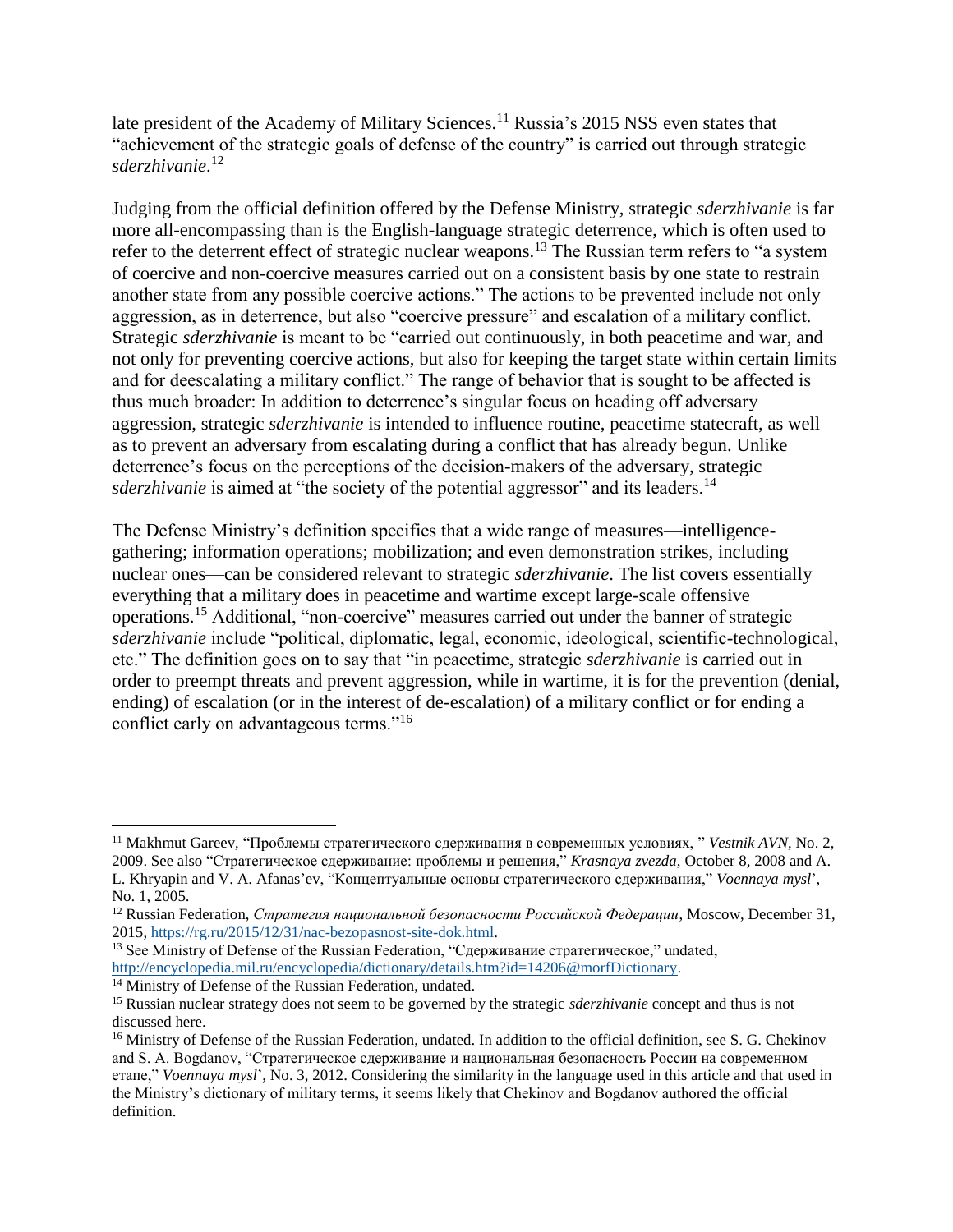The concept thus covers measures to dissuade not only aggression but also political and informational coercion, efforts to prevent threats to Russian security from materializing, measures to coerce an end to conflict on terms favorable to Russia, and measures to stop adversary behaviors that Russia finds threatening.

To put it in the terms of Western strategy, strategic *sderzhivanie* encompasses coercive statecraft, deterrence, compellence and intra-war deterrence. All are acts of coercion to restrain threatening or potentially threatening adversary behavior. But whereas deterrence is aimed at preventing adversary behaviors through threatened action, compellence involves threatening or taking action to force the adversary to do something. The adversary must do that thing for the pain to stop. As Schelling, who coined the term, notes, "Compellence involves initiating an action that can cease, or become harmless, only if the opponent responds. The first step, the overt act, is up to the side that makes the compellent threat.<sup> $5\overline{17}$ </sup> The line between deterrence and compellence is crucial in Western strategy. Compellence requires action to get the adversary to change its behavior; deterrence entails *inaction* (or only threatened action). *Intra-war deterrence* refers to acts of dissuasion that occur during a conflict: "the threats defenders communicate to challengers while concurrently carrying out military operations toward their ultimate defeat."<sup>18</sup> Intra-war deterrence—and the related notion of escalation control—is generally considered to be distinct from deterrence per se because the calculus of decision-makers in peacetime differs dramatically from their calculus during wartime.

From the perspective of Western strategy, in other words, strategic *sderzhivanie* is a conceptual mess —a confused pastiche of distinct concepts. Nevertheless, it now seems to be the meta idea driving Russian strategy. It is a multi-domain, cross-cutting effort to shape the strategic environment to serve Russia's objectives using a range of both soft and hard power tools of statecraft in peacetime and during conflict.<sup>19</sup>

#### *Implications*

 $\overline{a}$ 

One can identify some benefits from the new Russian emphasis on strategic *sderzhivanie*. First, Russian strategists have seemingly deemphasized the nuclear element of *sderzhivanie* by nesting it within such a broad concept. Put differently, they believe that adversary behavior can be influenced through a variety of tools, so Russia need not rely on its nuclear arsenal as the only means of restraining potential foes. Second, as Adamsky notes, strategic *sderzhivanie* is also clearly intended to restrain adversary threats, not to destroy other societies and institutions. It seeks to force specific changes in behavior, not to defeat the other side.<sup>20</sup> This is not a big-war or brute-force strategy so often favored by the Soviet military establishment.

<sup>17</sup> Schelling, *Arms and Influence,* 2008, p. 72.

<sup>18</sup> Alex Wilner, "Fencing in Warfare: Threats, Punishment, and Intra-War Deterrence in Counterterrorism," *Security Studies*, Vol. 22, No. 4, 2013.

<sup>19</sup> Dima Adamsky uses the term *cross-domain coercion* to refer to the same phenomenon, which is a more accurate English rendition; see Dima Adamsky, "From Moscow with Coercion: Russian Deterrence Theory and Strategic Culture," *Journal of Strategic Studies*, Vol. 41, No. 1–2, 2018.

<sup>20</sup> See Adamsky, "From Moscow with Coercion," 2018, p. 48. In this sense, *sderzhivanie* and deterrence are related concepts; neither is a brute-force strategy.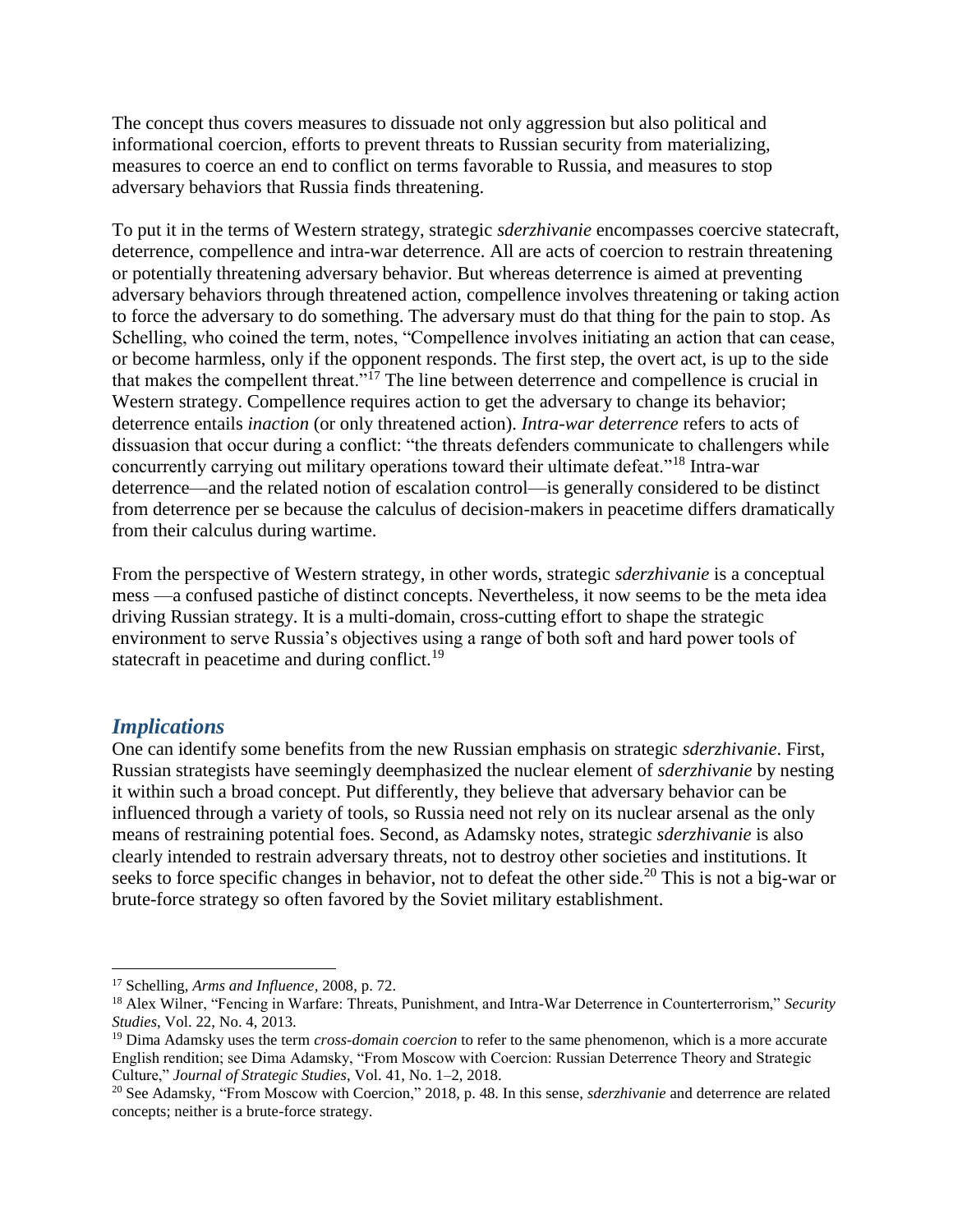However, this concept could enable highly destabilizing behavior. First, grouping nearly everything that a military does under the banner of strategic *sderzhivanie* suggests that essentially all of these actions are reactive or defensive; after all, the intention is merely to restrain the adversary, not conduct offensive operations. As Kristin Ven Bruusgard observes, this seems to have given Moscow the impression that it is acting defensively no matter what it is doing, which might lead Russian decision-makers to undertake more-assertive measures without recognizing potential costs.<sup>21</sup> Second, by calling for a highly proactive set of coercive actions during peacetime, the concept blurs the line between war and peace. What Russia sees as a steady-state, peacetime posture, its adversaries could easily see as extraordinary acts of aggression. Third, strategic *sderzhivanie* also demonstrates little concern with understanding the adversary's psychology. As Adamsky notes, it is about achieving effects without a system of analyzing the cultural and political context or a means of measuring the impact of certain actions. <sup>22</sup> Finally, although the stated goal of strategic *sderzhivanie* is conflict avoidance, the concept leaves little room for consideration of inadvertent escalation. All actions, particularly those of Russia's adversaries, are assumed to be deliberate.

#### *Election Interference: A Case of Sderzhivanie?*

 $\overline{\phantom{a}}$ 

Viewing Russian strategic behavior through the lens of strategic *sderzhivanie* might help Western analysts and decision-makers better understand Moscow's intentions. Take, for example, the Kremlin's interference in the 2016 U.S. presidential election. Many see these actions as highly aggressive steps aimed at undermining U.S. democratic institutions, social cohesion, the stability of the country, and even the entire international order; in other words, the actions betray the Kremlin's fundamentally revisionist objectives.<sup>23</sup> These interpretations are certainly not inconsistent with what is known of Moscow's actions. But if one views these actions through the lens of strategic *sderzhivanie*, other explanations are also plausible.

Russian officials have repeatedly stated their view that the ultimate goal of U.S. policy, particularly since 2014, is to shatter Moscow's position in the world, weaken its economy, and even overthrow the Russian government and replace it with one that would do Washington's bidding. In that context, Moscow sees itself as under siege and constantly on the defensive. Consistent with the concept of strategic *sderzhivanie*, Russia could be acting to coerce the United States into ending what Moscow sees as an aggressive policy and to force Washington to be restrained.<sup>24</sup>

The interference campaign could be seen as part of a coercive bargaining process aimed at achieving a new norm in bilateral relations according to which both sides renounce all attempts to interfere in the other's politics. That interpretation is reinforced by Russia's attempt, soon after

<sup>21</sup> Kristin Ven Bruusgaard, "Russian Strategic Deterrence," *Survival*, Vol. 58, No. 4, 2016, pp. 20–21.

<sup>&</sup>lt;sup>22</sup> See Adamsky, "From Moscow with Coercion," 2018, p. 54; Ven Bruusgaard, "Russian Strategic Deterrence," 2016.

<sup>&</sup>lt;sup>23</sup> As Daniel Jones, a former Federal Bureau of Investigation analyst, put it, "They're working to destroy everything that was built post-World War II" (Matt Apuzzo and Adam Satariano, "Russia Is Targeting Europe's Elections. So Are Far-Right Copycats," *New York Times*, May 12, 2019).

<sup>&</sup>lt;sup>24</sup> As Adamsky put it, Moscow "felt threatened, sought adequate countermeasures and is now erecting a firewall against what it sees as the soft and hard Western power aimed at Russia in an integrated hybrid campaign" (Adamsky, "From Moscow with Coercion," 2018, p. 50).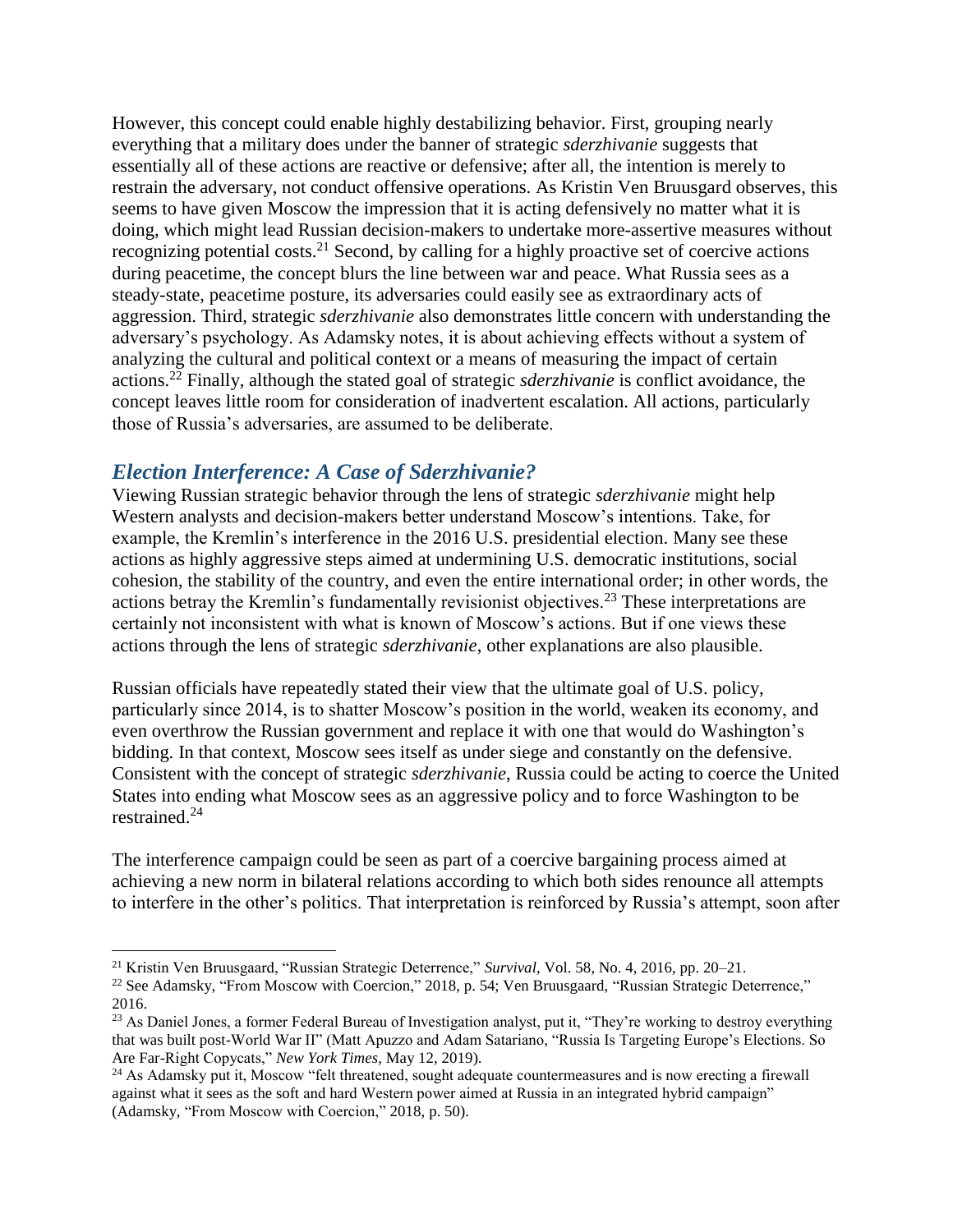the 2016 election, to negotiate a non-interference agreement with the United States.<sup>25</sup> Moscow, according to published reports, tabled a draft bilateral statement recommitting to the norm of non-interference.<sup>26</sup> In other words, the interference could have been Russia's attempt to give the United States a taste of its own medicine, so to speak, in order to force Washington to stop its campaign aimed at regime change in Moscow. Russia could have seen itself as counterattacking and then suing for peace. This interpretation would suggest that the Kremlin engages in disruptive tactics but ultimately seeks stability; its objectives are not revisionist, even if its actions might be consistent with those of a revisionist actor.

Interestingly, in a 2016 article on deterrence in the information age, Russian military strategists write that the only way to have stability in the cyber domain is through an international agreement on acceptable norms of behavior. But, they lament, "The United States only consents to agreements with its geopolitical adversaries in cases when it understands that it is facing an adversary with an equally powerful informational arsenal."<sup>27</sup> Perhaps the interference operation was meant to demonstrate precisely that.

In any event, the Russian offer to negotiate failed spectacularly. The United States refused even to consider the Russian proposal. In fact, one can make the case that the Russian interference campaign as a whole has backfired. The political environment in the United States created by Russia's actions led to a dramatic hardening of U.S. policy and narrowed the political space or willingness for constructive engagement with Moscow. Russia has often reacted with bewilderment at the U.S. response and has put forth proposal after proposal for bilateral engagement, acting as if the United States has had no reason not to conduct business as usual.

It is plausible that this outcome was a function of decision-makers' internalization of the logic of strategic *sderzhivanie*. One could argue that Moscow had defensive motives but chose to engage in aggressive acts of compellence in order to achieve its objectives. Although communicating deterrent threats is notoriously tricky, communicating compellent threats effectively is even harder: For them to be effective, the adversary has to back down. And even if the adversary's leaders might want to do so, they often operate in political environments that generate pressure to resist what might be seen as a humiliation.<sup>28</sup> In this case, the logic of strategic *sderzhivanie* could have blinded Russian decision-makers to the reality that their very actions would make impossible the kind of compromise they apparently seek.

l

<sup>25</sup> John Hudson, "No Deal: How Secret Talks with Russia to Prevent Election Meddling Collapsed," *BuzzFeed News*[, https://www.buzzfeednews.com/article/johnhudson/no-deal-how-secret-talks-with-russia-to-prevent-election,](https://www.buzzfeednews.com/article/johnhudson/no-deal-how-secret-talks-with-russia-to-prevent-election) December 8, 2017a and Anatolii Il'in "Москва заявила о готовности возобновит' сотрудничестве по кибербезопасности с США," *Moskovskii Komsomolets*, September 29, 2017.

<sup>&</sup>lt;sup>26</sup> U.S. Embassy and Consulates in Russia, "Secretary Pompeo's Press Availability With Russian Foreign Minister Sergey Lavrov," press release, May 14, 2019.

<sup>27</sup> I. N. Dylevskii, V. O. Zapivakhin, S. A. Komov, S. V. Korotkov, and A. A. Krivchenko, "О диалектике сдерживания и предотвращения военных конфликтов в информационную эру," *Voennaya mysl'*, No. 7, 2016. <sup>28</sup> Schelling uses the example of the U.S. bombing campaign in North Vietnam. Despite dropping more ordnance on the North than it did in the entirety of World War II, the United States nonetheless failed to compel the North Vietnamese to cease support for the Vietcong (Schelling, 2008, p. 83).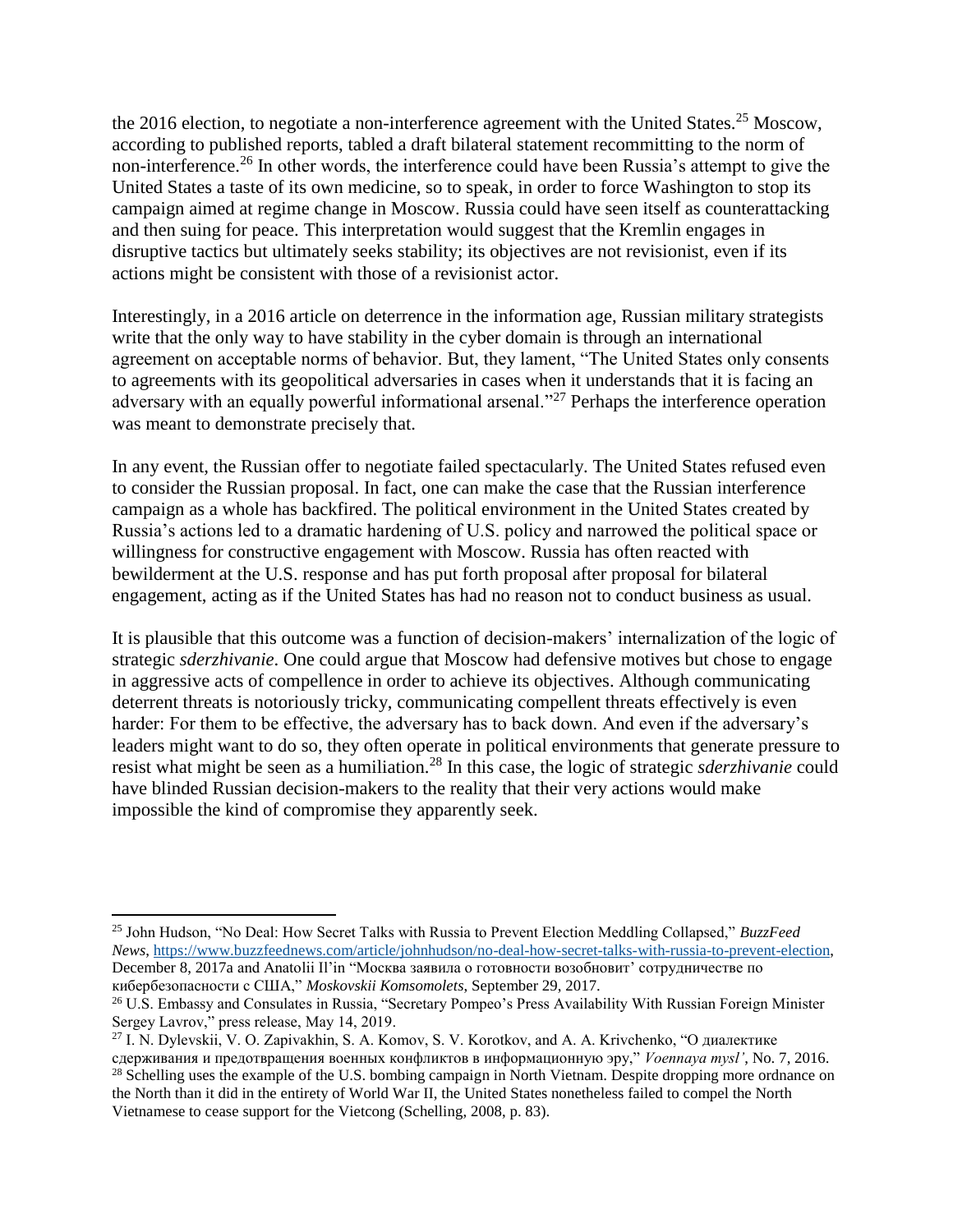#### *Implications for Western Policy*

The implications of this analysis for Western policy-makers are twofold. First, it remains important to understand Russia's strategic thinking in order to better contextualize and potentially anticipate Moscow's behavior. If, as posited here, strategic *sderzhivanie* is now the driving idea behind Russian policy, counterintuitive interpretations and understandings of Russian actions might present themselves. If indeed Moscow sees itself as engaged in a multidomain, comprehensive attempt to coerce the West into exercising more restraint, policymakers should consider whether actions that seem to signal highly aggressive intentions might, in fact, be part of a coercive bargaining effort. It might be desirable, in certain contexts, to test that proposition by engaging diplomatically. Second, Western officials should consider how Russians will hear their public pronouncements regarding deterrence in light of the linguistic and conceptual divide described in this paper. For example, when the North Atlantic Treaty Organization states that its forward-deployed forces are not for offensive operations but instead for deterrence, few in Moscow are likely to be reassured. The public will hear *sderzhivanie* and think "containment," evoking the hostility of the Cold War, and many in the strategic community might think the forces are part of a broad strategic *sderzhivanie* effort. In the context of strategic messaging, alternative terms, such as *defense* or *stability*, might be considered. Even if the English words are not changed, translations into Russian could be issued that use words other than *sderzhivanie*.